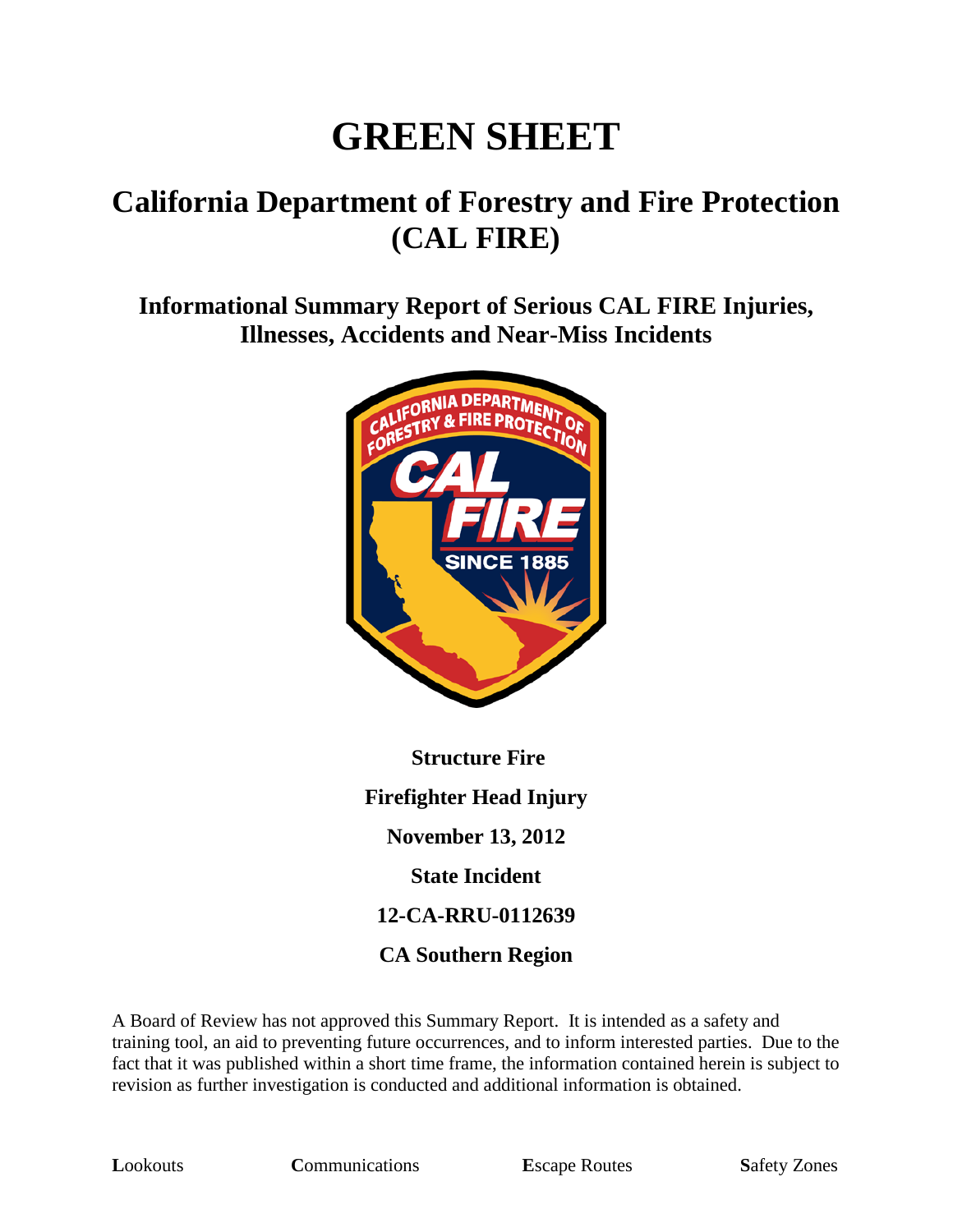(State) Green Sheet Page 2 of 8

# **SUMMARY**

The following information is a preliminary summary of an injury that occurred during extinguishment operations at a structure fire. While conducting an exterior attack on a fully involved single story, single family dwelling, a FFII Paramedic was struck by a falling fascia board that hit the firefighter on the helmet. The impact resulted in the firefighter suffering a concussion.

## **CONDITIONS**

#### **Weather**:

Cranston RAWS at 2100 hrs. Temperature – 60 degrees Fahrenheit Relative Humidity – 12% Winds –  $N$  at 3 mph

#### **Immediate Neighborhood**

The neighborhood was constructed in the 1950's and consisted of approximately 18 structures. The structures are a mix of single story and two story single family dwellings. There are numerous small sheds, car port structures and out buildings located in the immediate area. The neighborhood is accessed by a single paved**,** dead end lane. As the community evolved, the residential neighborhood became surrounded by a commercial and a retail occupancy section. Approximately 5 years ago**,** the neighborhood structures and property were purchased by the City of San Jacinto as part of a redevelopment project. All of the structures became unoccupied, were abandoned and a chain link fence was installed around the property. The access lane was secured by a locked gate in the fence. All of the habitable occupancies were boarded up and the properties fell into disrepair. Through the years, the structures were vandalized and became a haven for the homeless. The access lane became overgrown and inaccessible to fire apparatus due to multiple downed phone lines just past the location where the fire structure was located. A wharf head fire hydrant located at the dead-end of the lane is inoperable due to extensive vandalism.

#### **Structure:**

The structure was approximately a 713 square foot abandoned single story, single family dwelling. The structure was wood frame construction. The interior walls were constructed of lath and plaster construction with the exterior walls having a stucco finish. All of the structure's exterior walls had window openings. All of the structure doors and windows had been broken and/or removed prior to the fire. The floor construction was plywood. The original roof was wood construction with 1" x 4" skip sheeting supporting wood shake shingles. The shake single roof had been removed and the current roof was overlaid with ½ inch Oriented Strand Board (OSB), felt paper and asphalt composite shingles. This roofing improvement took place at an undisclosed date. The roof was of a gable type with the ridge beam running between the Bravo (B) and Delta (D) sides with a 4/12 pitch. The roof had eaves that overhung approximately 3 feet and were finished with a 2" X 8" fascia board. The floor plan included two small bedrooms,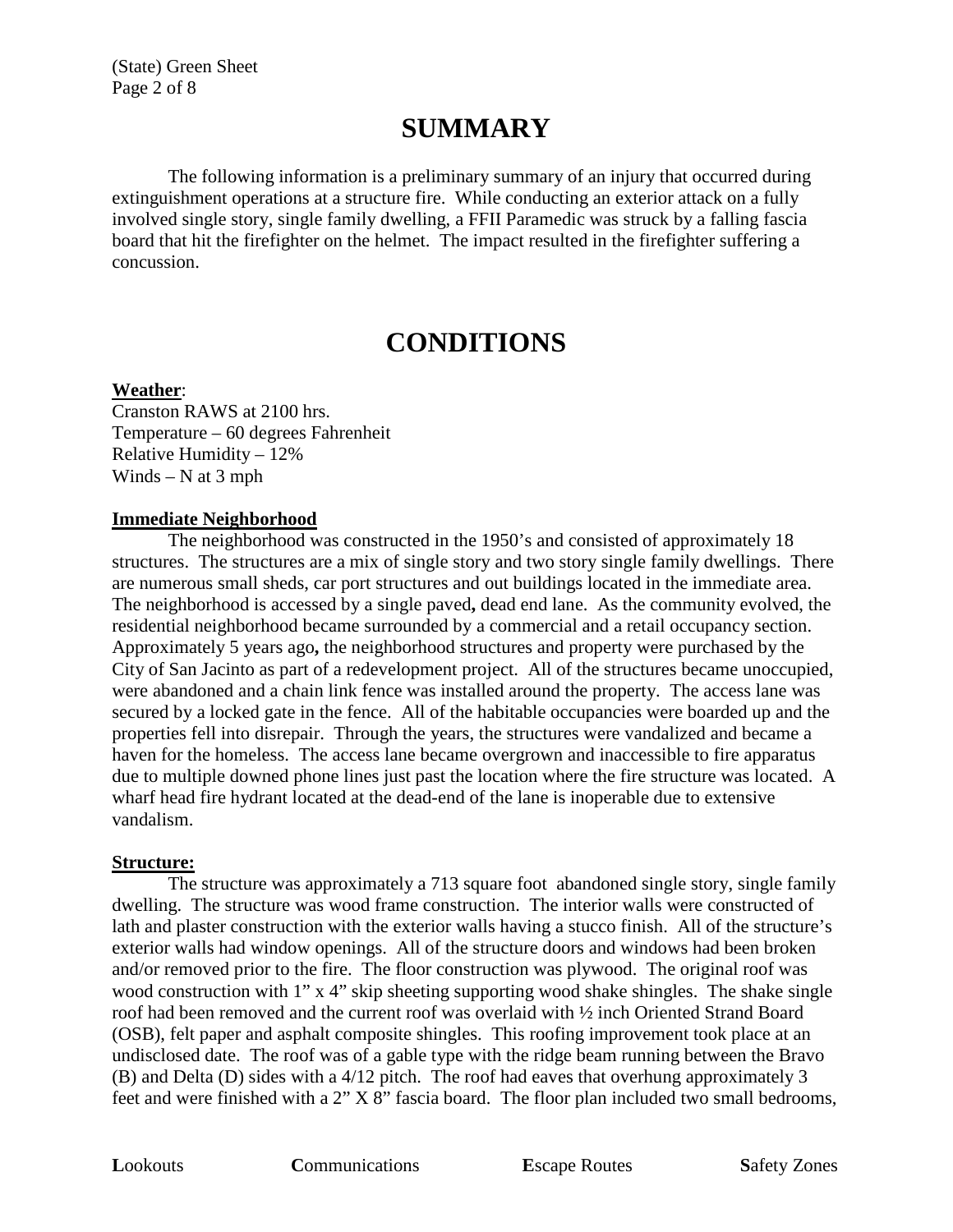(State) Green Sheet Page 3 of 8

a single bathroom, a combination living room and kitchen, a small utility room and a small rear porch that had been enclosed and covered with aluminum siding. The furnishings had been removed prior to the fire, but a number of old mattresses and other miscellaneous items were still located within the structure.

The yard of the structure was overgrown with grass and had not been maintained for an extended period of time. The yard also had three overgrown and unmaintained trees. The trees were located in the following locations: 1 in the Alpha (A)/Delta (D) corner of the yard, 1 in the Alpha (A)/Bravo (B) corner of the yard and 1 located to the rear of the Bravo (B) area of the yard. The yard had a 4 foot chain link fence on the Alpha (A), Bravo (B) and Delta (D) sides with 6 foot chain link and wood fence on the Charlie (C) side.

#### **Exposures**

There was an abandoned single story single family structure on the Bravo (B) side. The exposure was made of wood frame construction with stucco exterior walls and an asphalt composite shingle roof. The roof was a combination of flat and pitched construction. This exposure was located 23 feet from the primary fire structure.

There was an additional exposure that was a wood framed car port. This car port was located in front of the primary exposure and was oriented in the Alpha (A)/Bravo (B) corner of the yard to the primary fire structure. This exposure was located approximately 29 feet from the primary fire structure.

#### **Fire Conditions**

When the first engine arrived on scene, they reported that the structure was fully involved. The fire was in an advanced stage with fire blowing out of every door and window of the fire structure. Additionally**,** the fire was venting through the roof in the Bravo (B)/Charlie(C) corner area (this is the area where the added on patio enclosure was located). The exposed carport located on the Alpha (A)/Bravo (B) corner of the property was issuing fire from the exposed surfaces. The exposure on the Bravo (B) side of the fire structure was starting to take off with fire issuing from the exposed roof eaves. Furthermore, due to the unmaintained condition of the yards, all of the vegetation and the three trees were involved in the fire.

#### **PPE**

All three members of the fire attack hose team were properly wearing department issued PPE**,** including SCBA**,** from which they were breathing air. The injured Firefighter Paramedic's helmet showed evidence of a soot transfer to the top, rear, right side area of the outer helmet shell which is consistent with an impact from a falling burning structural member. Additionally**,** there was also soot transfer to the right shoulder area of the Firefighter Paramedic's turnout jacket, which is consistent with an impact from a falling burning structural member.

# **SEQUENCE OF EVENTS**

On November 13, 2012, at 2044 hours, a complete first alarm residential structure fire response was dispatched to a single family dwelling within the partner City of San Jacinto. The response consisted of a Battalion Chief and 6 Type I Engines, and 1 Breathing Support Unit (Light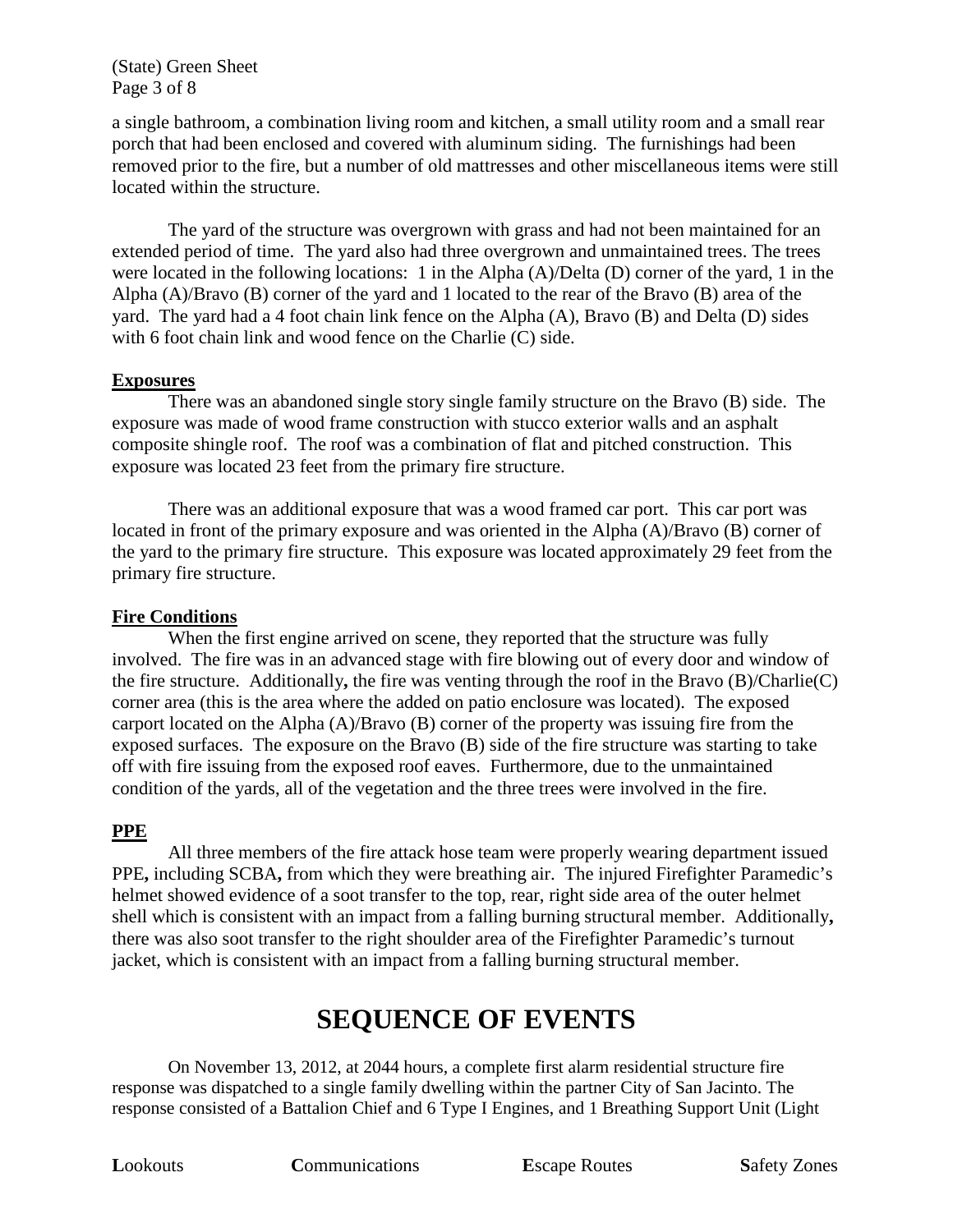(State) Green Sheet Page 4 of 8

and Air)**.** This response was consistent and in accordance with the Riverside County Fire Department Standard Operating Guidelines. Due to a previous incident in the area, three of the engines were already in service and all of the employees were dressed in structural PPE. At 2049 hours, Engine 26 reported to the Perris ECC that smoke was visible. At 2050 hours, a patrol unit from the Riverside County Sheriff's Department was on scene and reported that a vacant building was involved in fire. At 2051 hours, Engine 26 (E-26) arrived on scene with a staffing of 1 Fire Apparatus Engineer (FAE), 1 Firefighter Paramedic (FFPM) and 2 Firefighter's (FFII). They reported that a large structure was fully involved and that they would be the "State" IC. They also stated that the incident accountability would be located at E-26 and for the next arriving engine to provide a water supply. Due to overgrown vegetation and the gated access road (Kuhns Dr.), E-26 was spotted in a commercial parking lot off of State Street close to the burning structure. The FAE directed the firefighters to pull a line and make access to the fire. A rotary saw was used to cut through an access gate that leads into a field close to the burning structure. The hose team pulled a 200 foot**,** 1 ¾" pre-connect attack line through the gate, through the field and up to a 4 foot chain link fence located on the Delta (D) side of the burning structure. Once this was accomplished**,** the attack team was joined by a Firefighter (FFII) from Engine 72 (E-72). The rotary saw was used to cut an access way through the fence.

Once the fence was opened, fire attack was initiated with the 1 ¾" pre-connect, utilizing a combination nozzle set at 150 GPM, into a doorway on the Delta (D) side, at the Delta (D)/Charlie (C) corner. This door led to a small utility room in the structure and a positive change in fire behavior was achieved prior to relocating the hose line to a 6 foot window located on the Delta (D) side. The water stream was directed through the window opening, but a positive change in fire behavior was not being achieved. A decision was made to move to another 6 foot window opening located on the Delta (D) side near the Delta (D)/Alpha (A) corner in an effort to achieve a better angle on the seat of the fire. The water stream was directed through the window opening, but once more a positive change in fire behavior was not being achieved. The attack team worked back and forth between the two windows for approximately 5-7 minutes with no appreciable change in fire behavior.

After the 5-7 minutes of fire attack, a structural collapse of the roof in the area where the attack team was operating occurred. The roof collapsed inward, with the structural failure located in the middle of the room, which caused the exterior roof eaves to violently be forced in an upward direction. The rapid upward movement of the roof eaves caused the roof eave fascia board to become dislodged and fall. Due to the close proximity of the attack team to the structure during their fire attack efforts, the fascia board fell onto the three members of the attack team. As the fascia board was falling, the Firefighter from E-72 instinctively raised a hand in an effort to block the falling fascia board. The falling fascia board hit the Firefighter**'**s hand and the board broke. While this blocking action lessened the impact of the falling fascia board, the fascia board still hit all three members of the attack team. The Firefighter Paramedic who was on the nozzle was hit in the helmet and shoulder by the falling fascia board. This impact dazed the Firefighter Paramedic to the point the firefighter fell to the knees, leaned against and slid down the exterior wall of the still burning structure.

The injured Firefighter Paramedic was assisted out of the immediate fire area and back into the field where the attack team had previously assembled. The Firefighter Paramedic was asked if injury had occurred. The injured firefighter stated just a moment was needed to rest. The Firefighter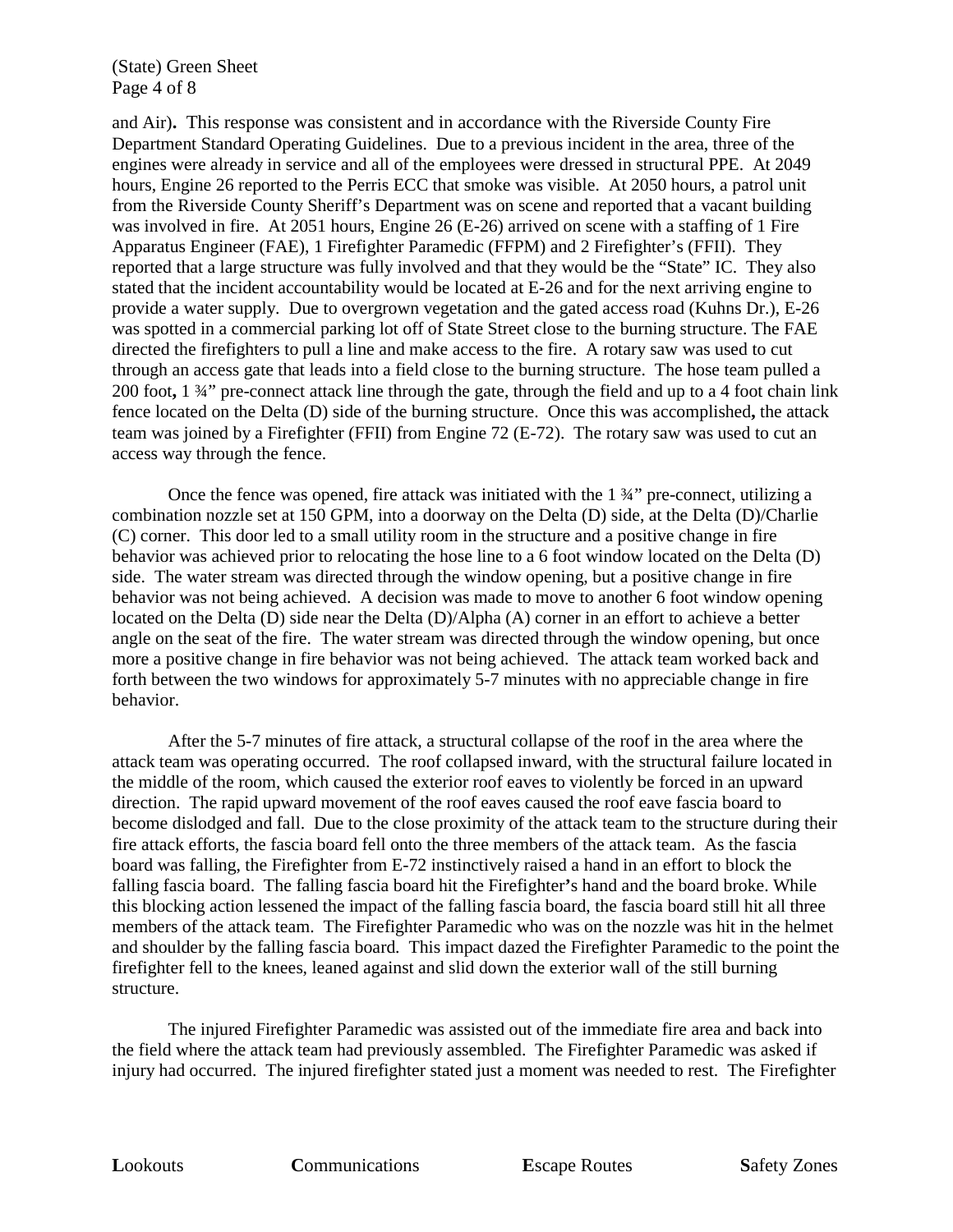(State) Green Sheet Page 5 of 8

who assisted the injured firefighter out of the fire area went back to work and rejoined the attack team.

At the same time as the fire attack was being initiated, E-72 had laid a 4 inch supply line into E-26 and the Fire Apparatus Engineer (FAE) from E-72 was assisting the FAE from E-26 in establishing the water supply. The remaining personnel from E-72 were in the process of pulling a 2 ½ inch attack line from E-26 and stretching it towards the fire. At the same time**,** E-25 arrived on scene and made entry through the gate on Kuhns Drive. They located their engine in front of the fire building. In combination with E-25 access efforts, Engine 78 (E-78) secured a 4 inch supply line off of the same hydrant that was being utilized by E-72 and E-26. E-78 laid their supply line into E-25 and assisted E-25's crew with pulling additional 1 ¾ inch attack hose lines. Engine 3 (E-3) arrived on scene and spotted in the same commercial parking lot as E-26 and E-72.

After the FAE from E-72 had finished assisting the FAE from E-26 in securing the water supply, he made his way towards the fire when he came upon the dazed Firefighter Paramedic kneeling in the field. After performing a quick assessment of the dazed Firefighter Paramedic, he directed and assisted the dazed Firefighter Paramedic to the rear of E-26. The dazed Firefighter Paramedic was medically assessed by another Firefighter Paramedic from E-3. Based on the medical assessment, the decision was made to have the Firefighter Paramedic transported to a local Trauma Center. A request was made through the Perris ECC at 2117 hours to have an ambulance respond to the incident for an injured firefighter.

The fire was extinguished in the primary structure, exposure, car port and yards utilizing a single 2 ½ inch attack hose line and multiple 1 ¾ inch attack hose lines with-out further incident.

# **INJURIES/DAMAGES**

The Firefighter Paramedic was evaluated and treated at the local Trauma Center for a concussion. The Firefighter Paramedic was released from the Trauma Center within 6 hours without being admitted.

# **SAFETY ISSUES FOR REVIEW**

- Ensure that risk versus gain analysis is performed and in balance.
	- o In this incident, the structure was fully involved in fire with fire venting out of every door and window. Even if the structure was occupied at the time that the fire started, it was no longer a survivable environment. Always base attack strategy on the actual conditions that are encountered. Keep in mind the tactical rule of "Risk a lot to save a lot, but we will risk nothing to save nothing"
- Maintain situational awareness at all times while conducting fire ground tasks.
	- o Situational awareness must be maintained by all personnel of all ranks and all assignments. When a structure is fully involved and has been burning at a high level of intensity for a prolonged time, structural collapse must be considered as an inevitable event in the progression of the incident.

**Lookouts Communications E**scape Routes **Safety Zones**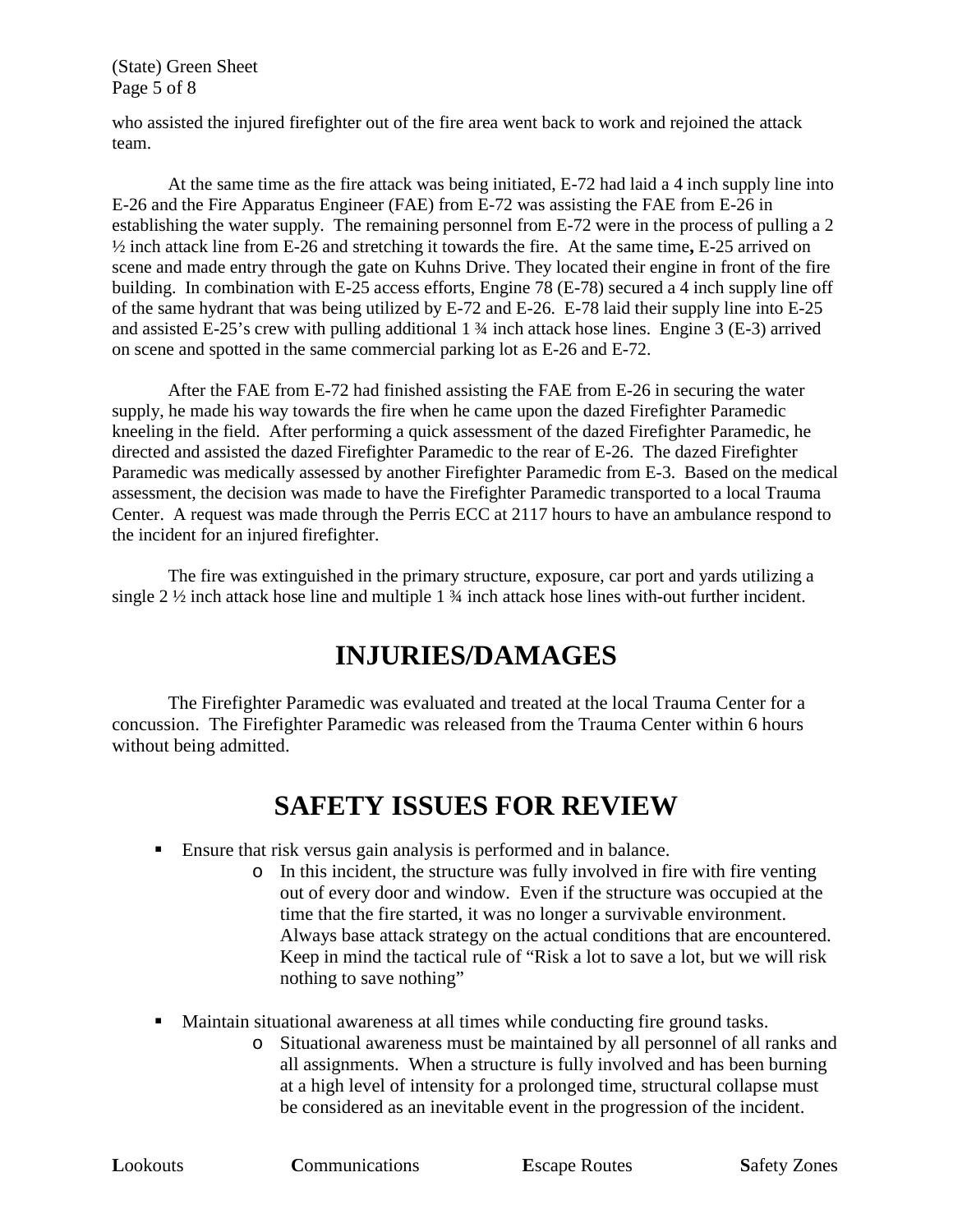- Fight fire aggressively, having provided for safety first.
	- o Always insure personnel safety at emergency incidents of all types. It is critical to temper the desire to approach the best hose line attack position with the requirement to insure a safe work environment for all personnel.
- **Provide Company Officer level supervision during high risk firefighting operations.** 
	- o In order to provide safe, effective and efficient fire ground, a Company Officer should be in the immediate area where crews are deployed to lead, guide, direct and insure a safe working environment.
- Establish a collapse zone during exterior defensive firefighting.
	- o When conducting a defensive exterior attack on a structure that is involved in an advanced fire condition, a collapse zone must also be established. The size of this collapse zone will vary based on building construction, fire conditions and fire load and type. The general rule of establishing a safe collapse zone shall be a distance away from the structure equal to 1.0 to1.5 times the height of the structure. This collapse zone must be maintained for personnel safety until a structural risk assessment has been performed by qualified incident command staff.
- **Insure that attack GPM flows meet required fire flows.** 
	- o Attack line GPM rates must match/exceed the BTU output generated by the fire. Attack line size and nozzle type/setting must be matched to the fire conditions encountered and predicted. While it may not reasonable to expect that an exact scientific calculation will be made on all incidents, it is expected that Company Officers will employ fire flows based upon a set of pre-planned parameters.
	- o If attack hose line teams are not achieving a change in fire behavior during their extinguishment efforts, a change in tactics must be considered. A change in nozzle GPM setting, a call for additional attack lines of equal or larger size, a change of attack modes or a tactical withdrawal must be considered.
- Stay alert to potential and predictable structural collapse.
	- o When encountering a structure in an advance state of decay due to intense fire behavior, structural collapse must be taken into account by all personnel. Any and all signs of a pending structural collapse condition must be immediately communicated to both incident command staff and all personnel assigned to the incident.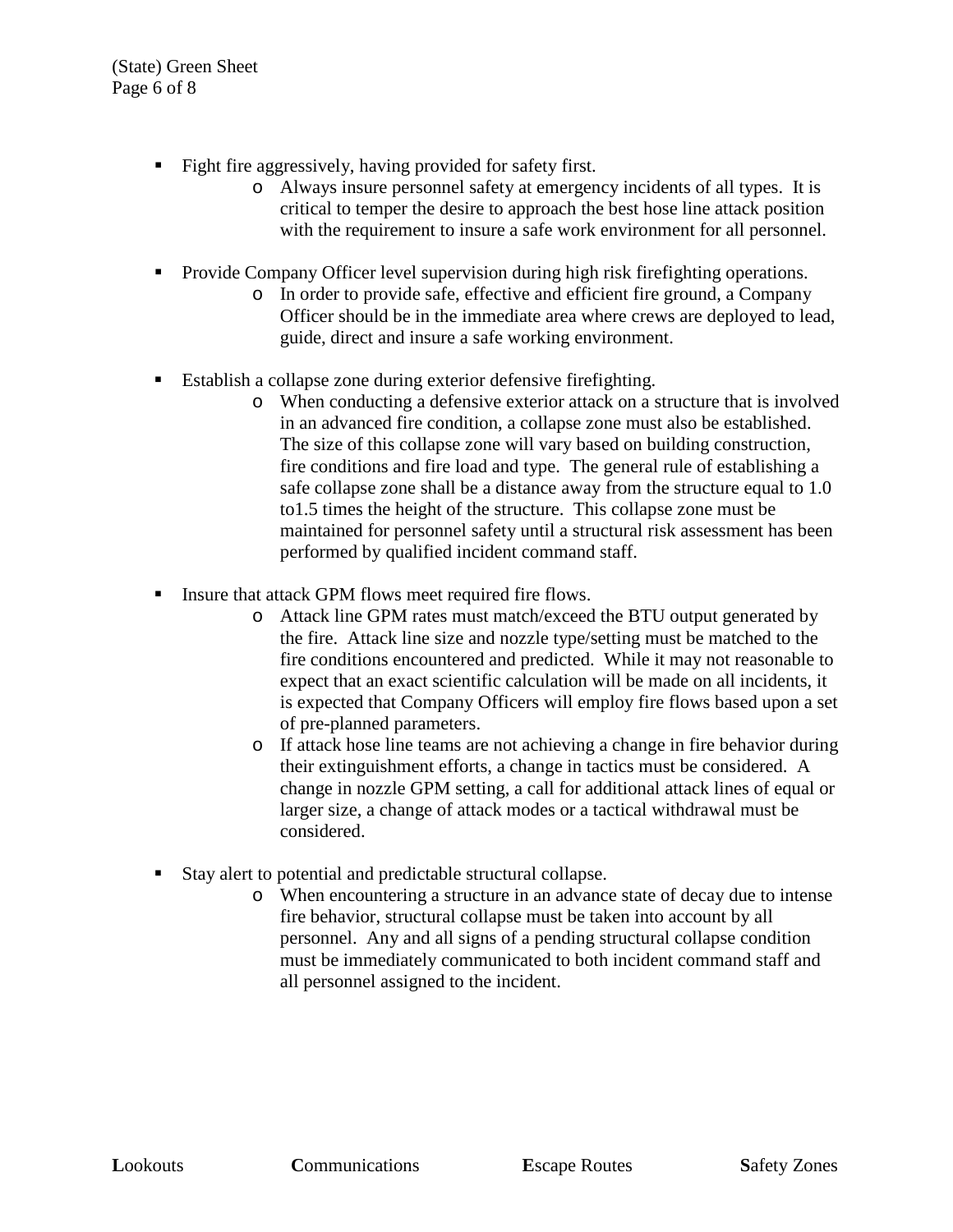# **INCIDENTAL ISSUES/LESSONS LEARNED** (For Near-Miss and Non-Serious Accidents)

 Size up is an ongoing process that must be accomplished by both command and task oriented divisions/groups. This situational awareness needs to be continually monitored and plans/tactics need to be adjusted based on incident driven needs.



- Delta (D) side of structure where fire attack was initiated.
- Cut in fence is where access was made to fire property.
- Area between two bay windows is where fire attack personnel were standing when collapse occurred.